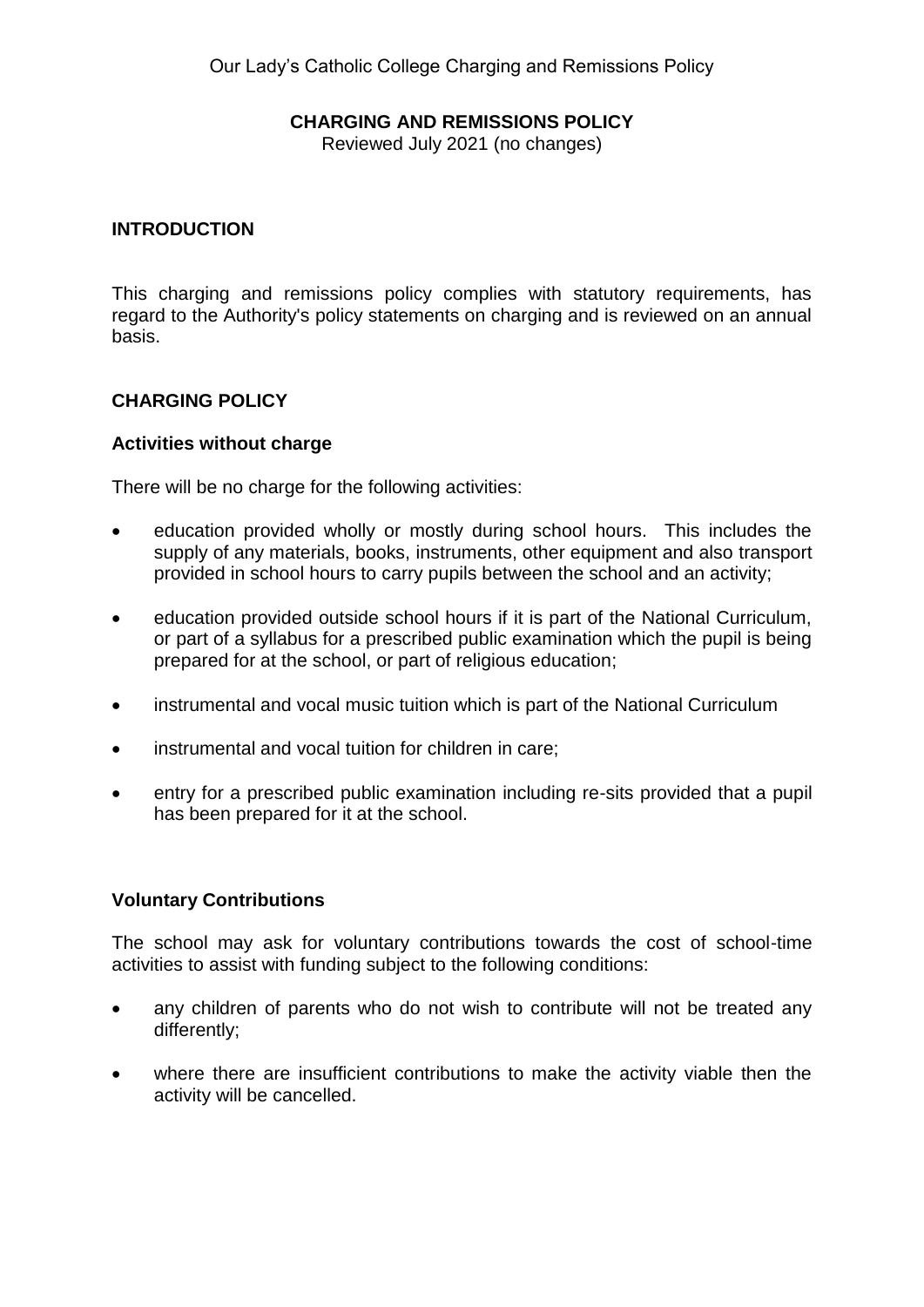## **Chargeable Activities**

The school may recover the full costs of the following activities which may be provided directly or through commissioned services but charges will not exceed actual cost:

- educational or other activities provided wholly or mainly outside school hours which are not:
	- (a) part of the National Curriculum;
	- (b) part of a syllabus for a prescribed public examination which the pupil is being prepared for at school;
	- (c) part of religious education.

( note : this could include school before and after school clubs )

- board and lodgings on residential visits (subject to remission arrangements).
- cost of entering a pupil for a public examination not prescribed in regulations, and for the cost of preparing a pupil for that examination outside school hours.
- cost of entering a pupil for a prescribed public examination including re-sits where no preparation has been provided by the school.
- provision of instrumental and vocal tuition, which takes place during the school day and which has been requested by parents/carers.

## **Remissions Policy**

 Consideration will be given to subsidising chargeable activities where financial deprivation is known.

January 2019